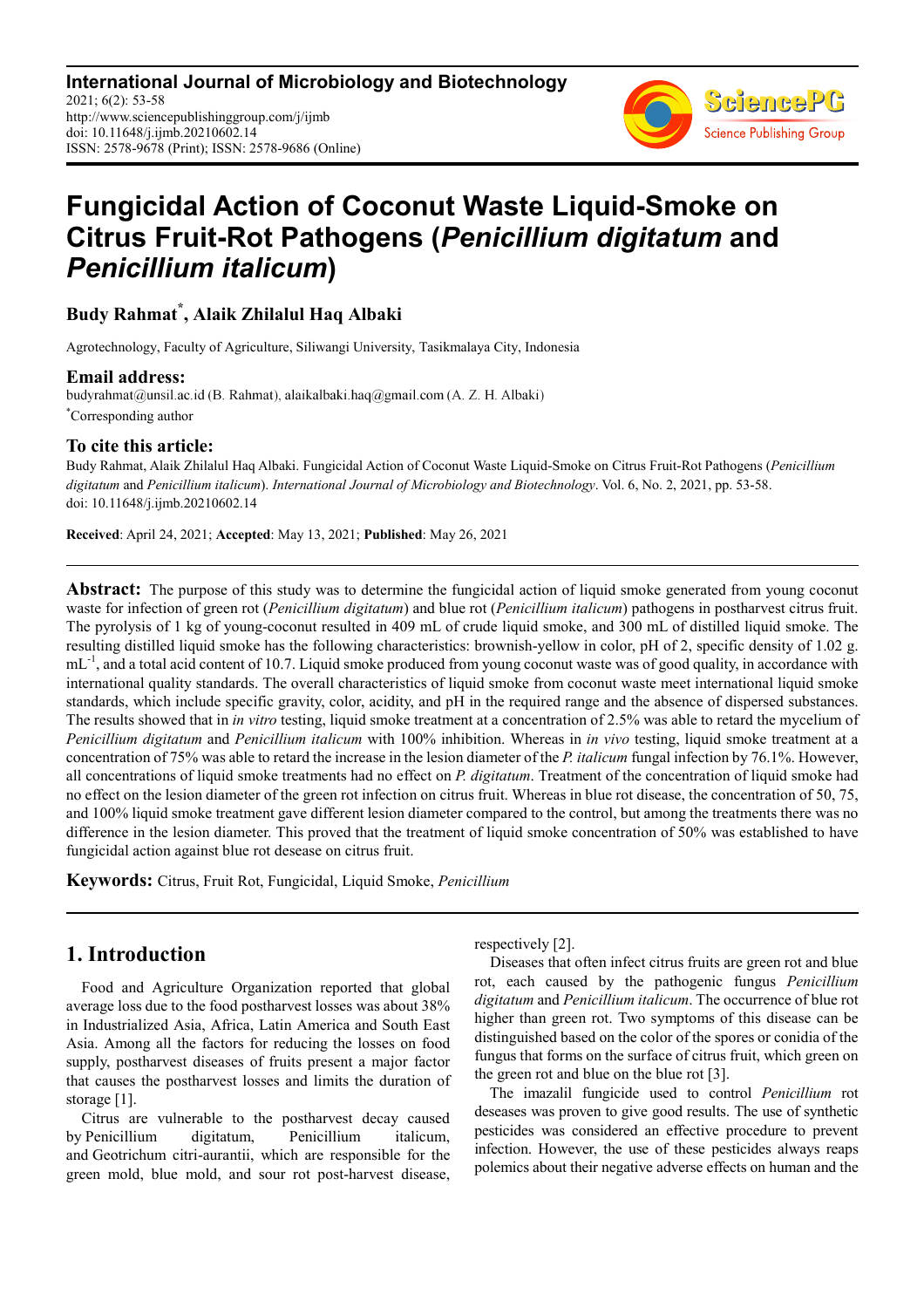environment health [4]. In the futher study, proved of the nine *P. digitatum* strains tested, six of them had imazalil resistance with different levels. While the results of testing on five strains of *P. italium* had not shown resistance to imazalil [5].

Alternative solutions to synthetic pesticide problems can be solved by using botanical pesticides. One kind of safe botanical pesticides are liquid smoke or wood vinegar as a product of the thermochemical conversion of woody biomass into organic acid compounds, phenols, alcohols, carbonyls, ketones, pyridine, etc. which act as antimicrobials and antioxidants [6]. Phenol and furaldehyde compounds present in liquid smoke are thought to be the main components, both of which work to inhibit the growth of fungi, so that liquid smoke has the potential for the substitution of synthetic fungicides [7].

Liquid smoke also produced from agricultural waste such as corncobs, fruit bunches, and various fruit shells which also contain lignin, cellulose and hemicellulose compounds or also called lignocellulosic wastes. One of the fruit shells produced by young coconut ice traders in the City of Tasikmalaya was not utilized properly, so the waste accumulated to the landfill site. The waste takes a long time to decompose by microbiological and weather decomposition. Thus, the pyrolysis process of this waste will reduce its flow to the landfill [8].

The aim of this research was to produce liquid smoke from young coconut waste and to test its fungisdal action on fungus-pathogens of citrus fruit, i.e. *Penicillium digitatum*  (green rot) and *Penicillium italicum* (blue rot).

## **2. Material and Methods**

#### *2.1. Material Preparation*

Materials used include Siamese citrus that were ripe picked from the farmer's garden in Mekarjaya Village, Bayongbong District, Garut Regency, marked by a yellow tinge on the fruit. Young coconut shell waste was collected from four young coconut ice traders in Tasikmalaya City, pottato dextrose agar (PDA), aquades, tween 20 (polisorbat 20) and pure pathogenic cultures of *Penicillium digitatum* and *Penicillium italicum*.

While the tools used were hemocytometer, light microscope, disposable petridish, petridish, laminar air flow, tray, glassware, measuring pipette, micro pipette, digital balance, hot plate magnetic stirrer, drying place, thermometer, hygrometer, mini photo studio light box, wood moister meter and a set of pyrolysis tools.

The young coconut liquid smoke was made by pyrolysis following the procedure of Rahmat *et al*. [8]. Then the resulting coarse liquid smoke was redistilled using a glass distillator in the temperature range of 100 to 110°C. Redistillation was done to remove tar and purify liquid smoke so as not to stain during application. Furthermore, liquid smoke was characterized based on Japanese liquid smoke quality standards, which include: specific gravity, color, transparency, pH, phenol compound content and acid content.

#### *2.2. Experimental Procedures*

The *in vivo* experiment consisted of 30 treatments and was repeated three times, so that 30 experimental units were needed. If each unit was filled with three citrus fruits, then the total fruit needed were 90. The fruits were cleaned using a 5% soap solution, then rinsed with water and dried. The uniformity of maturity was treated with the degreening method*.* [9].

The pathogen was inoculated by dripping 20  $\mu$ L of conidia suspension onto the surface of the injured fruit. The conidia density was regulated at  $10^6$  ml<sup>-1</sup> [4]. Determination of density was calculated using a hemocytometer. The wound was done using a needle that has been sterilized first. The purpose of injury was for infection to occur considering that *Penicillium* is a weak pathogen that attacks through wounds or weak tissue [3, 10]. Furthermore, the fruits were incubated in a plastic box with more than 90% humidity to trigger an infection.

#### *2.3. Data Observation*

Data observation included: (i) Increase of lesion diameter. Increased diameter of the lesion was measured every 24 hours after inoculation. The diameter of the infection was determined from the average diameter data transversely, longitudinally, and diagonally minus the diameter of the initial lesion. Data were analyzed using analysis of variance (ANOVA) and followed by Duncan's multiple test; and (ii) Retardation of infection. Retardation of infection was calculated by comparing the infections that occur in the treatment and control. The effectiveness of treatment can be assessed by the extent of infection by smaller pathogens [11]. Retardation of infection was calculated by the formula:

$$
Ri \left( \% \right) = \frac{dC - dT}{dC} \times 100\%
$$

*Note: Ri=Retardation of infection (%); dT=diameter in treatment (cm); dC=diameter in control (cm).* 

Liquid smoke solutions were made in five levels of concentration, namely:  $C_0$ ,  $C_1$ ,  $C_2$ ,  $C_3$ , and  $C_4$ , each of which were  $0, 25, 50, 75,$  and  $100\%$ . The treatment of liquid smoke wre applied to the citrus fruit by surface wetting by using different brushes at each concentration level, and they stored in labeled plastic boxes respectively.≤

## **3. Result**

#### *3.1. Liquid Smoke Properties*

*Table 1. Quality of coconut-waste liquid smoke.* 

| Parameter          | Sample             | <b>International Standards</b> |
|--------------------|--------------------|--------------------------------|
| Yield $(mL/kg)$    | 300                |                                |
| Color              | Brownish yellow    | Pale yellow-brown              |
| pH                 | 2                  | $1.5 - 3.7$                    |
| Transparency       | Without dispersion | Without dispersion             |
| Density $(g/mL)$   | 1.02               | $\leq 1.0005$                  |
| Phenol presence    | exist              | -                              |
| Acid value $(\% )$ | 10.7               | $1 - 18$                       |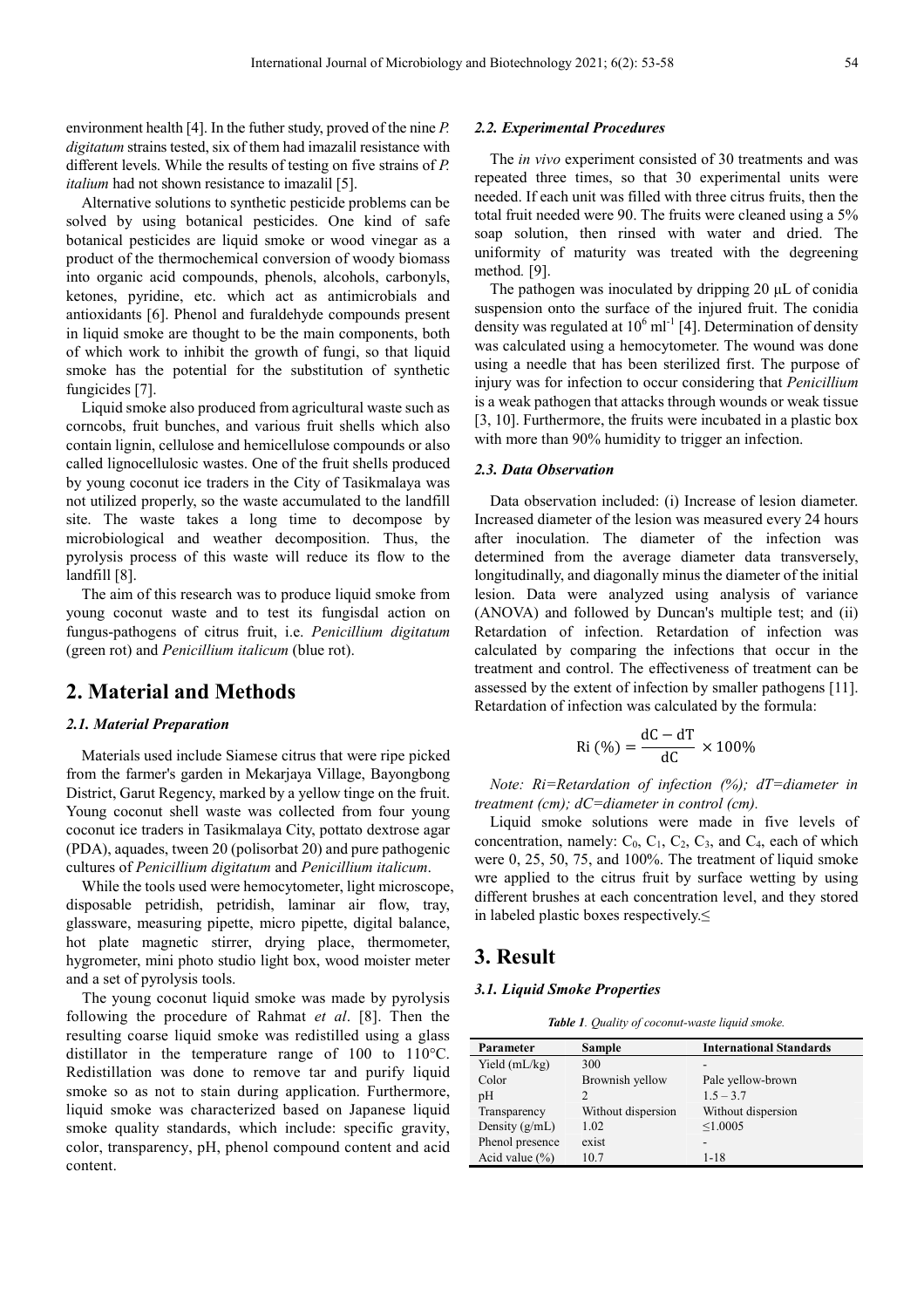The overall characteristics of liquid smoke from coconut waste (*Table 1*) meet international liquid smoke standards, which include specific gravity, color, acidity, and pH in the required range and the absence of dispersed substances.

#### *3.2. Pathogenic Caharacteristics*

The results of macroscopic and microscopic observations of both pathogenic fungi *P. digitatum* and *P. italicum* culture in PDA media with characteristics as in *Table 2* and *Figure 1*. *P.* 

*digitatum* isolate was characterized by mycelium with an olive-green to brown-green top surface due to the presence of a colored conidia mass, smooth hyphae, the lower part of the mycelium which was white until cream, no exudate, and the smooth surface texture of the mycelium. Whereas *P. italicum*, this gray-blue mold when viewed from the top surface was orange to brown from the bottom surface, had a smooth and septated hyphae and an exudate was produced at the top of the mycelium. The surface of the mycelium of *P. italicum* is more bumpy than that of *P. digitatum* [12, 13].

*Table 2. Isolate identification on Penicillium digitatum and Penicillium italicum.* 

| Parameter            | P. digitatum                                             | P. <i>italicum</i>                                              |
|----------------------|----------------------------------------------------------|-----------------------------------------------------------------|
| Mycelium surface     | Smooth as velvet                                         | Rough bumpy                                                     |
| Color of colony mass | Olive green, then after 14 days it turned brownish green | Blue gray, then after 14 days turned gray                       |
| Hyphae shape         | Have septa                                               | Have septa                                                      |
| Conidiophore shape   | Diverse <i>terverticillate</i>                           | Nearly uniform <i>terverticillate</i> ,                         |
| Conidia shape        | Oval or ellipsoidal, diverse and larger sizes            | Ellipsoidal and subglobose, smaller and relatively uniform size |

#### *3.3. Fungicidal Activity in Vivo Test*

#### *a) Increase of lesion diameter*

| Pathogen     | LC(%)            | 28 hour           | 48 hour           | 72 hour           | 96 hour           |  |
|--------------|------------------|-------------------|-------------------|-------------------|-------------------|--|
|              | $\mathbf{0}$     | 2.07 <sub>b</sub> | 5.36a             | 8.62a             | 10.19a            |  |
|              |                  | B                 | $\, {\bf B}$      | $\mathbf{B}$      | $\mathbf{B}$      |  |
|              | 25               | $1,45$ ab         | 4.64a             | 7.83 a            | 10.85a            |  |
|              |                  | B                 | $\, {\bf B}$      | B                 | B                 |  |
| P. digitatum | 50               | 1.49 ab           | 4.74 a            | 8.03a             | 11.14 a           |  |
|              |                  | B                 | $\, {\bf B}$      | B                 | B                 |  |
|              | 75               | 1.21a             | 4.32a             | 7.67a             | 11.41 a           |  |
|              |                  | B                 | $\, {\bf B}$      | B                 | B                 |  |
|              | 100              | 1.38 ab           | 4.76 a            | 7.85a             | 10.62a            |  |
|              |                  | B                 | $\, {\bf B}$      | B                 | B                 |  |
|              | $\boldsymbol{0}$ | 1.30 <sub>b</sub> | 2.03 <sub>b</sub> | 2.54 <sub>b</sub> | 3.38 <sub>b</sub> |  |
|              |                  | A                 | A                 | A                 | $\mathbf{A}$      |  |
|              | 25               | 0.24a             | 0.72a             | $1.31$ ab         | $1.90$ ab         |  |
|              |                  | $\mathbf{A}$      | A                 | A                 | $\mathbf{A}$      |  |
| P. italicum  | 50               | 0.20a             | 0.48a             | 0.77a             | 1.09a             |  |
|              |                  | A                 | A                 | $\mathbf{A}$      | $\mathbf{A}$      |  |
|              | 75               | 0.30a             | 0.38a             | 0.49a             | 0.78a             |  |
|              |                  | A                 | $\mathbf{A}$      | A                 | A                 |  |
|              | 100              | 0.23a             | 0.43a             | 0.66a             | 0.97a             |  |
|              |                  | A                 | A                 | A                 | A                 |  |

\* Note: LC=liquid smoke concentration; Numbers followed by the same letter in uppercase indicate no significant differences for variations in pathogens, and lowercase indicate no significant differences for variations in concentration according to the Duncan's multiple range test at a confidence level of 5%:

#### *b) Retardation of Infection*

*Table 4. Retardation of infection in 24, 48, 72, and 96 hour after incubation.* 

| Pathogen     | $LC^*(\%)$ | 24 hour | 48 hour | 72 hour | 96 hour |  |
|--------------|------------|---------|---------|---------|---------|--|
|              |            |         |         |         |         |  |
| P. digitatum |            | 0.0     | 0.0     | 0.0     | $0.0\,$ |  |
|              | 25         | 23.1    | 13.7    | 7.7     | 4.2     |  |
|              | 50         | 19.5    | 11.9    | 6.4     | 3.9     |  |
|              | 75         | 42.7    | 18.6    | 8.8     | 5.3     |  |
|              | 100        | 22.5    | 10.7    | 8.3     | 4.9     |  |
| P. italicum  |            | 0.0     | 0.0     | 0.0     | 0.0     |  |
|              | 25         | 81.6    | 63.7    | 47.9    | 43.0    |  |
|              | 50         | 84.0    | 76.1    | 69.6    | 67.9    |  |
|              | 75         | 76.3    | 80.5    | 80.2    | 76.1    |  |
|              | 100        | 83.2    | 79.5    | 74.1    | 71.3    |  |

\*Note: LC=liquid smoke concentration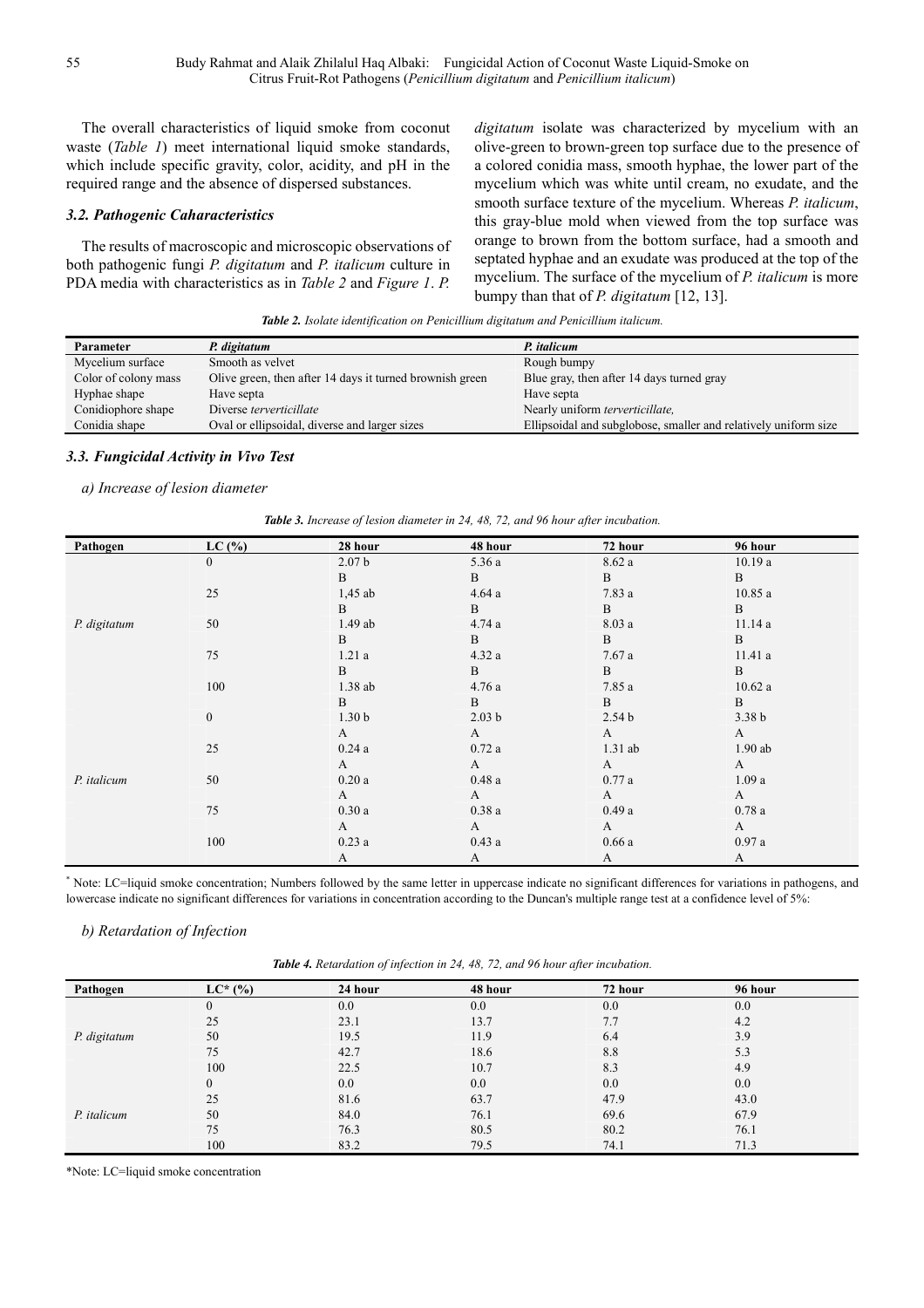

*Figure 1. (a) and (b) are morphologies of P. digitatum and P. italicum mycelium that grow in PDA media; (c) and (d) are microscopic morphology of conidia and conidiophores of P. digitatum and P. Italicum.* 

## **4. Discussion**

The reason for testing the content of phenols and acids, because phenol compounds as antioxidants that can retard the growth of microbes. While the content of acetic acid and other organic acids that work as retarder for microbial growth [14]. Phenol and acid levels in liquid smoke can be used as a reference for its quality as a natural pesticide. The high phenol content was positively correlated in retarding the growth of microorganisms [6]. Phenol and terpenoid compounds in liquid smoke from pine wood turned out to damage the cell membrane and interfere with the process of respiration *Colletothrichum sp* [15]. Some organic acids are produced from the breakdown of C=C and C-O-C bonds found in cellulose and hemicellulose. Meanwhile, phenols and other aromatic compounds are produced from decomposition of lignin [16].

Microscopically *P. digitatum* and *P. italicum* have the general characteristics of the genus *Penicillium* including: insulated hyphae, conidiophores formed on hypha that branched near the tip, conidia consisting of globulos-shaped cell units that elongate like chains [17]. *P. digitatum* conidiophore was characterized by its verticillate shape, diverse branching and consisting of a few short-stemmed matulae and branches divided into three to six phialides, conidia in a cylindrical or elliptical shape, thin-walled and sized around  $3.5$  to  $8.0 \times 3.0$  to  $4.0 \text{ }\mu\text{m}$ . Whereas conidiophores in *P. italicum* were verticillate, hyaline, sometimes there were branches with stems measuring 100 to 250 x 3.5 to 5.0  $\mu$ m and the matulae approaches cylindrical, with three to six phialides [12, 13].

Observations in the *in vivo* experiment were the diameter of

the lesion and the percentage of infections in citrus fruits. It turns out that there was a difference in the initial formation of mycelium in *in vivo* and *in vitro* experiments. In the *in vivo* experiments, mycelium began to form at 72 hours after inoculation (*Table 3*). Meanwhile the *in vitro* testing was formed at 24 hours after inoculation. Environmental factors and host species appeared to be influential in retarding infection. Citrus fruit has the ability to protect itself from pathogens by forming peroxide compounds that were toxic to pathogens. But pathogens also adapt by forming peroxidase enzymes that catalyze the breakdown of peroxide compounds into water and oxygen. The success of a pathogen to attack was determined by the speed of the pathogen in breaking of peroxide compounds [18].

In Penicillium rot, the infection occured in environmental conditions with high humidity, ie humidity reached 90% with temperatures between 25 to 30°C. The reason, humidity was related to the water content in the air, if the water content was lacking, it causes dehydration pathogens and unable to carry out physiological activities. Temperature was also an important factor in cell physiology, where temperature affects the respiration of pathogenic cells. Pathogenic cell respiration will increase pathogen growth. Conversely the respiration of host plant cells will decrease their resistance to infection, so that at this temperature will be suitable for pathogens in conducting infections [19].

Table 3 shows that the increase in diameter of the infectious lesions in green rot gave a higher rate than in blue rot at all concentrations of liquid smoke treatment. It was also known that *P. digitatum* attacked citrus fruits faster than *P. italicum*. That fact was accordance with the previous study, that the green rot caused by *P. digitatum* attacks was very massive, while the blue rot occured more slowly [20].

In green rot disease, the treatment of liquid smoke concentration not gave a difference in the diameter of the lesion of infection. Whereas in the blue rot disease, the treatment of liquid smoke treatment gave a difference in the diameter of the lesion compared to the control, except for the concentration treatment of 25%, but among fellow treatments the concentration not gave a difference in effect. This proved that, 50% liquid smoke concentration treatment gave the same effectiveness as 75 and 100%, which had anti-fungal activity against blue rot but not against green rot.

Based on datas in Table 4, the liquid smoke treatment on *P. digitatum* provided retardation at the onset of infection, but continued to decrease until 96 hours after application. In *P. italicum*, application of liquid smoke gave a higher retardation value of infection increment until the end of the observation period. This shows that *P. italicum* was more sensitive to liquid smoke treatment than *P. digitatum*. The highest retardation of *P. italicum* was treated with 75% smoke treatment concentration, namely 76.1% in the last observation.

The concentration needed to retard the growth of hyphae or mycelium was much higher than the retarding of conidial growth. This phenomenon was caused by *Penicillium* hyphae could survive in conditions of liquid smoke with low pH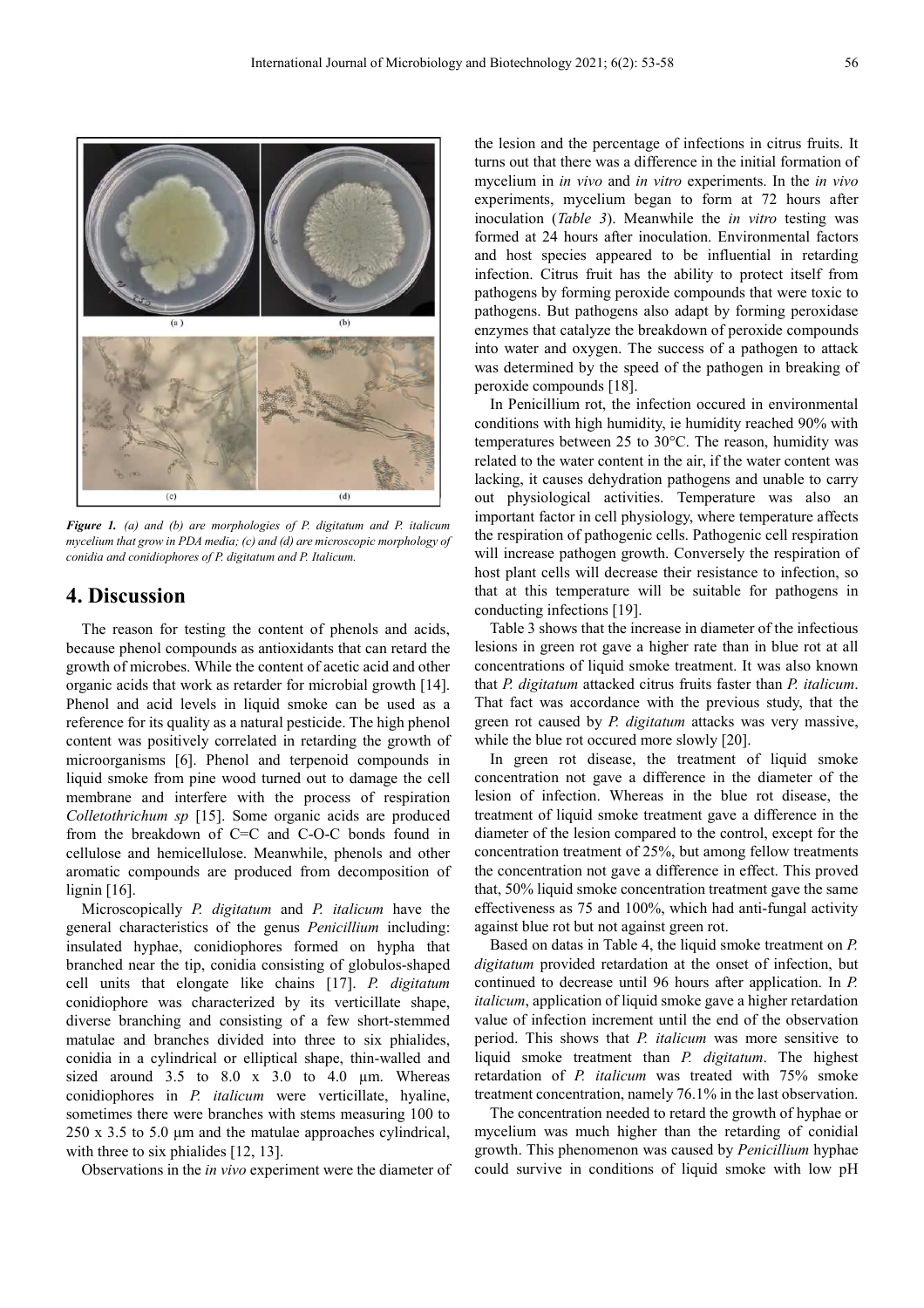acidity. Postharvest diseases in citrus fruits were dominated by fungal pathogens, because their characteristics are tolerant of the environment with a low pH [3]. Citrus fruits naturally had a low pH, which of 4 to 5 [10]. High acid levels in citrus fruits were caused by the presence of free carbonyl compounds (COOH) which were very important in creating sour taste in various fruits and vegetables [20]. This caused the low concentration of liquid smoke could not retard the growth of *Penicillium* hyphae.

The content of phenol in liquid smoke is closely related to its antifungal properties. Simple phenols in botanical pesticides caused cell membrane disruption which could result in cell damage. Phenol compounds could also retard protein synthesis in cells directly so that the cell physiology process was disrupted [21]. Phenol compounds in clove oil and thyme oil had strong antifungal activity against *Penicillium digitatum* fungus, which, by scanning electron microscope (SEM), showed that hyphae exposed to essential oils had abnormal morphology and growth points of hyphae not fully developed, so that the growth of fungi was hampered [22]. Likewise, phenol compounds contained in liquid smoke, it turned out that the retardion of blue rot disease had more intense hyphal damage compared to fungal green rot disease. In addition, hyphae penetration into fruit tissue also affects the occurrence of disease. Green rot develops faster in warm temperatures between 24 and 28°C, while blue rot was slower [13]. The temperature at the time of the experiment was suitable with the development of green rot disease characterized by hyphae growing deeper before application of liquid smoke, so the hyphae were difficult to be inhibited after application. The use of liquid smoke can also increase the resistance of host plant tissues to attack pathogens. f enzymes peroxidase (POD) and polyphenol oxidase (PPO) in blueberries significantly that could produce oxidative compounds in cells so that plant tissue was more resistant to pathogenic attack. The emergence of these enzymes could be increased by combining liquid smoke with other substances such as peach plant resins [23]. In citrus fruits, the use of liquid smoke could also induce disease resistance. This was proven by the presence of lignification in the wound tissue treated with liquid smoke. However, if the concentration is too high it can damage the fruit so it is not marketable.

## **5. Conclusion**

Liquid smoke from pyrolysis of young coconut waste has proven good quality according to international quality standards, and was able to inhibit the growth of green rot pathogens (*Penicillium digitatum*) and blue rot (*Penicillium italicum*) in citrus fruits.

The treatment of liquid smoke at a concentration of 2.5% could be retarded *Penicillium digitatum* and *Penicillium italicum* in *in vitro* experiments with retardation of 100%.

*In vivo* testing, liquid smoke treatment had a retarding effect on the development of the diameter of the blue rot infection (*P. italicum*). The highest retardation occurred in the treatment with 75% concentration of liquid smoke. Whereas for green

fruit rot (*P. digitatum*) the treatment had no effect on retardation.

## **Acknowledgements**

The authors are grateful for the support of the Directorate General of Research and Development of the Ministry of Research, Technology and the Higher Education Republic of Indonesia.

## **References**

- [1] Zhang S, Zheng Q, Xu B and Liu J, 2019. Identification of the fungal pathogens of postharvest disease on peach fruits and the control mechanisms of *Bacillus subtilis* JK-14. *Toxins Journal*, 11: 1-15.
- [2] Bazioli JM, Belinato JR, Costa JH, Akiyama DY Pontes JGM, Kuppe KC, Augusto F J, de Carvalho E and Fill TP, 2019. Biological control of citrus postharvest *Phytopathogens. Toxins Journal*, 11: 422. 460.
- [3] El-Otmani M and Ait-Oubahou A, 2011. *Citrus spp.*: orange, mandarin, tangerine, clementine, grape fruit, pamelo, lemon and lime. In E. M. Yahia (Ed.), Postharvest biology and technology of tropical and subtropical fruits. Cambridge: *Woodhead Publishing Series in Food Science and Nutrition*, 207: 437-515.
- [4] Erasmus A, Lennox CL, Njombolwana NS, Lesar K and Fourie FH, 2015a. Curative control of citrus green mould by imazalil as influenced by infection age, wound size, fruit exposure time, solution pH and fruit brushing after treatment. *Postharvest Biology and Technology*, 101: 26–36.
- [5] Erasmus A, Lennox CL, Korsten L, Lesar K and Fourie PH, 2015b. Imazalil resistance in *Penicillium digitatum* and *P. italicum* causing citrus postharvest green and blue mould: Impact and options. *Postharvest Biology and Technology*, 107: 66–76.
- [6] Noor E, Luditama C and Pari G, 2014. Isolation and purification of liquid smoke made from coconut shell and coir by pyrolysis and distillation. Proceedings of the National Coconut Conference, 8: 93–102.
- [7] Grewal, A., L. Abbey, dan L. R. Gunupuru. 2018. Production, prospects and potential application of pyroligneous acid in agriculture. Journal of Analytical and Applied Pyrolysis, 135: 152–159.
- [8] Rahmat B, Kurniati F and Hartini E, 2015. Mahogany wood-waste vinegar as larvacide for *Spodoptera litura*. *BioResouces Journal*, 10: 6741-6750.
- [9] Moscoso-Ramírez PA and Palou L, 2014. Effect of ethylene degreening on the development of postharvest *Penicillium* molds and fruit quality of early season citrus fruit. *Postharvest Biology and Technology*, 91: 1–8.
- [10] Ladaniya M, 2008b. Postharvest disease and their management, in citrus fruit: Biology, Technology and Evaluation. Elsevier Inc. Amsterdam, 1st. ed.: 417–449.
- [11] Wu Y, Ou Yang Q and Tao N, 2016. Plasma membrane damage contributes to antifungal activity of citronellal against *Penicillium digitatum*. *Journal of Food Science and Technology*, 53: 3853–3858.